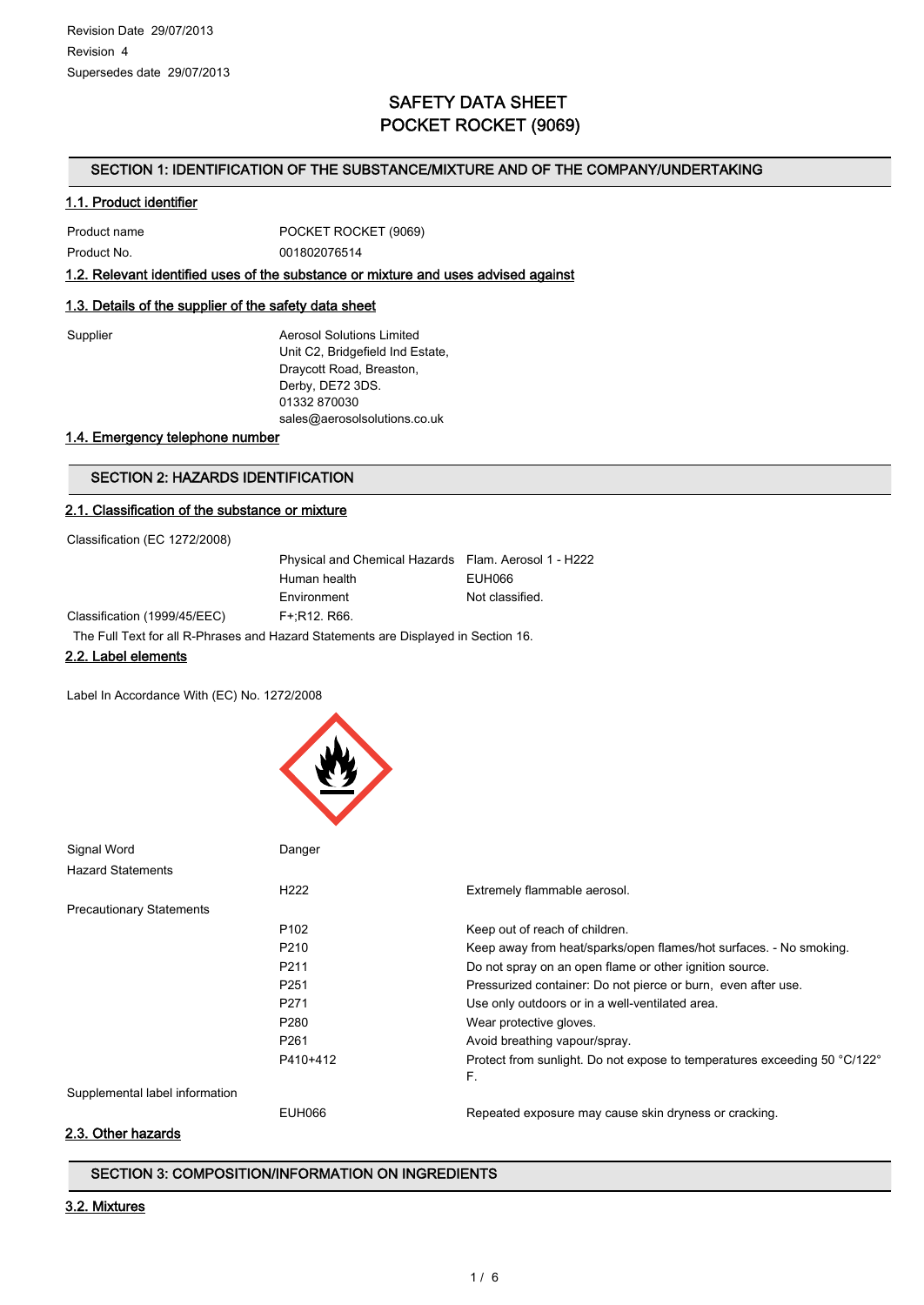| <b>BUTANE</b>                                  |                   |                             | 10-30% |
|------------------------------------------------|-------------------|-----------------------------|--------|
|                                                |                   |                             |        |
| CAS-No.: 106-97-8                              | EC No.: 203-448-7 |                             |        |
|                                                |                   |                             |        |
| Classification (EC 1272/2008)                  |                   | Classification (67/548/EEC) |        |
| Flam. Gas 1 - H220                             |                   | $F + R12$                   |        |
| <b>ISOBUTANE</b>                               |                   |                             | 5-10%  |
|                                                |                   |                             |        |
| CAS-No.: 75-28-5                               | EC No.: 200-857-2 |                             |        |
|                                                |                   |                             |        |
| Classification (EC 1272/2008)                  |                   | Classification (67/548/EEC) |        |
| Flam. Gas 1 - H220                             |                   | $F+;R12$                    |        |
| <b>ODOURLESS KEROSENE</b>                      |                   |                             | 30-60% |
|                                                |                   |                             |        |
| CAS-No.: 64742-47-8                            | EC No.: 265-149-8 |                             |        |
|                                                |                   |                             |        |
| Classification (EC 1272/2008)<br><b>EUH066</b> |                   | Classification (67/548/EEC) |        |
| Asp. Tox. 1 - H304                             |                   | Xn;R65.<br>R66.             |        |
| PROPANE                                        |                   |                             | 10-30% |
|                                                |                   |                             |        |
| CAS-No.: 74-98-6                               | EC No.: 200-827-9 |                             |        |
|                                                |                   |                             |        |
| Classification (EC 1272/2008)                  |                   | Classification (67/548/EEC) |        |
| Flam. Gas 1 - H220                             |                   | $F+$ R <sub>12</sub>        |        |

The Full Text for all R-Phrases and Hazard Statements are Displayed in Section 16.

## SECTION 4: FIRST AID MEASURES

#### 4.1. Description of first aid measures

General information

Move the exposed person to fresh air at once. Get medical attention if any discomfort continues.

Inhalation

Move the exposed person to fresh air at once. When breathing is difficult, properly trained personnel may assist affected person by administering oxygen. Keep the affected person warm and at rest. Get prompt medical attention. Ingestion

DO NOT INDUCE VOMITING! Rinse mouth thoroughly with water and give large amounts of milk or water to people not unconscious. Get medical attention if any discomfort continues.

Skin contact

Wash the skin immediately with soap and water. Get medical attention if any discomfort continues.

Eye contact

Make sure to remove any contact lenses from the eyes before rinsing. Promptly wash eyes with plenty of water while lifting the eye lids. Continue to rinse for at least 15 minutes. Get medical attention if any discomfort continues.

## 4.2. Most important symptoms and effects, both acute and delayed

## 4.3. Indication of any immediate medical attention and special treatment needed

## SECTION 5: FIREFIGHTING MEASURES

## 5.1. Extinguishing media

Extinguishing media Use: Powder. Dry chemicals, sand, dolomite etc. Water spray, fog or mist.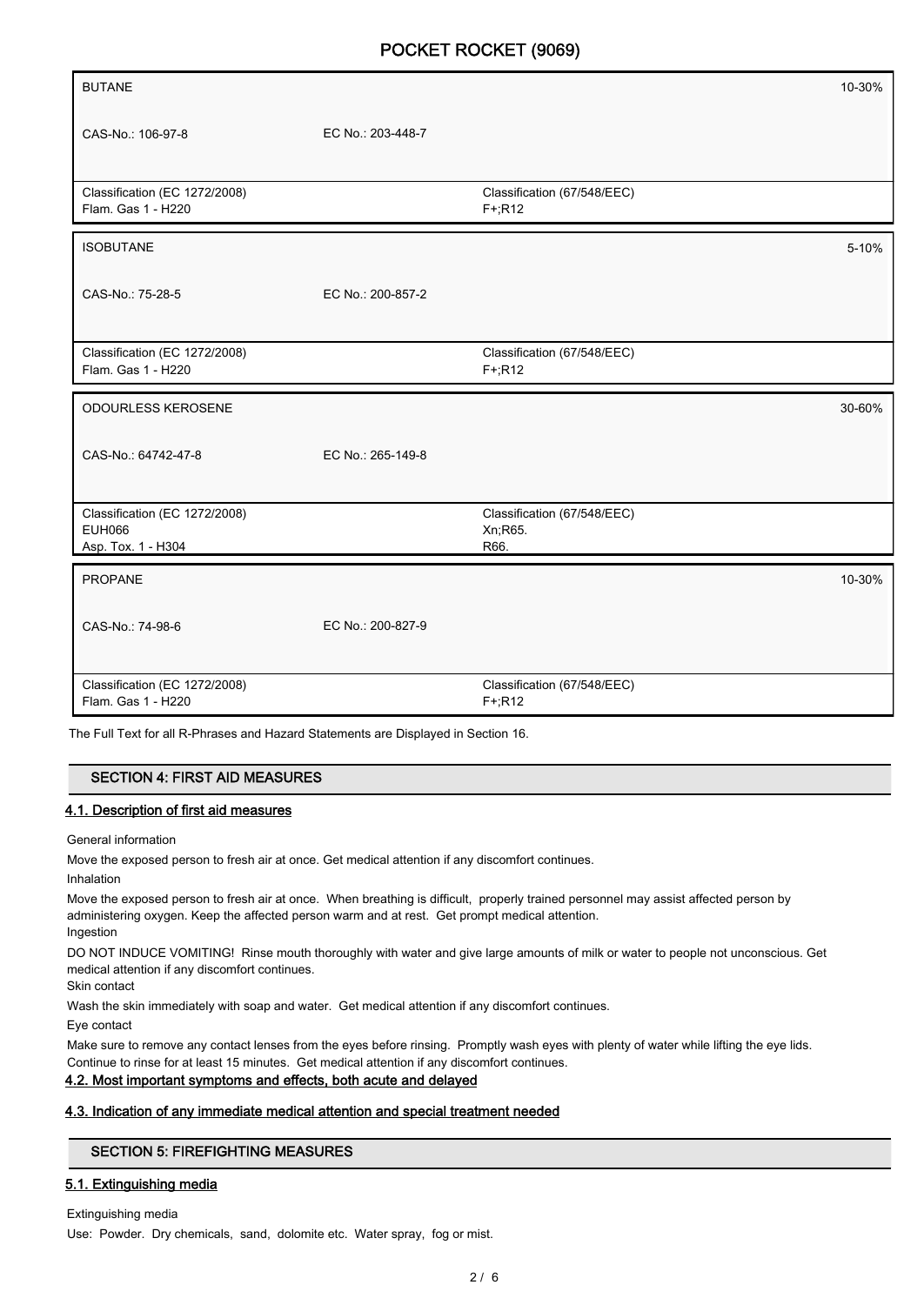## 5.2. Special hazards arising from the substance or mixture

Unusual Fire & Explosion Hazards Aerosol cans may explode in a fire.

# 5.3. Advice for firefighters

Special Fire Fighting Procedures

Containers close to fire should be removed or cooled with water. Use water to keep fire exposed containers cool and disperse vapours.

## SECTION 6: ACCIDENTAL RELEASE MEASURES

#### 6.1. Personal precautions, protective equipment and emergency procedures

#### 6.2. Environmental precautions

#### 6.3. Methods and material for containment and cleaning up

Wear necessary protective equipment. Extinguish all ignition sources. Avoid sparks, flames, heat and smoking. Ventilate. Let evaporate. Keep out of confined spaces because of explosion risk. If leakage cannot be stopped, evacuate area.

#### 6.4. Reference to other sections

#### SECTION 7: HANDLING AND STORAGE

## 7.1. Precautions for safe handling

Keep away from heat, sparks and open flame. Avoid spilling, skin and eye contact. Ventilate well, avoid breathing vapours. Use approved respirator if air contamination is above accepted level.

#### 7.2. Conditions for safe storage, including any incompatibilities

Aerosol cans: Must not be exposed to direct sunlight or temperatures above 50°C.

#### 7.3. Specific end use(s)

## SECTION 8: EXPOSURE CONTROLS/PERSONAL PROTECTION

#### 8.1. Control parameters

| Name                | <b>STD</b> |              | TWA - 8 Hrs   |              | STEL - 15 Min | <b>Notes</b> |
|---------------------|------------|--------------|---------------|--------------|---------------|--------------|
| <b>IBUTANE</b>      | <b>WEL</b> | 600 ppm      | 1450 mg/m3    | 750 ppm      | 1810 mg/m3    |              |
| IISOBUTANE          | 'WEL       | 800 ppm      |               | 800 ppm      |               |              |
| IODOURLESS KEROSENE |            | $165$ ppm    | 1200 mg/m3    |              |               |              |
| <b>IPROPANE</b>     |            | Asphyxiating | Asphyxiating. | Asphyxiating | Asphyxiating. |              |

WEL = Workplace Exposure Limit.

Ingredient Comments

OES = Occupational Exposure Standard. MEL = Maximum Exposure Limit.

## 8.2. Exposure controls

Protective equipment





Engineering measures

Provide adequate general and local exhaust ventilation.

Respiratory equipment

No specific recommendation made, but respiratory protection must be used if the general level exceeds the recommended occupational exposure limit. Use chemical cartridge protection with appropriate cartridge.

Hand protection Use protective gloves.

Eye protection

Wear approved chemical safety goggles where eye exposure is reasonably probable.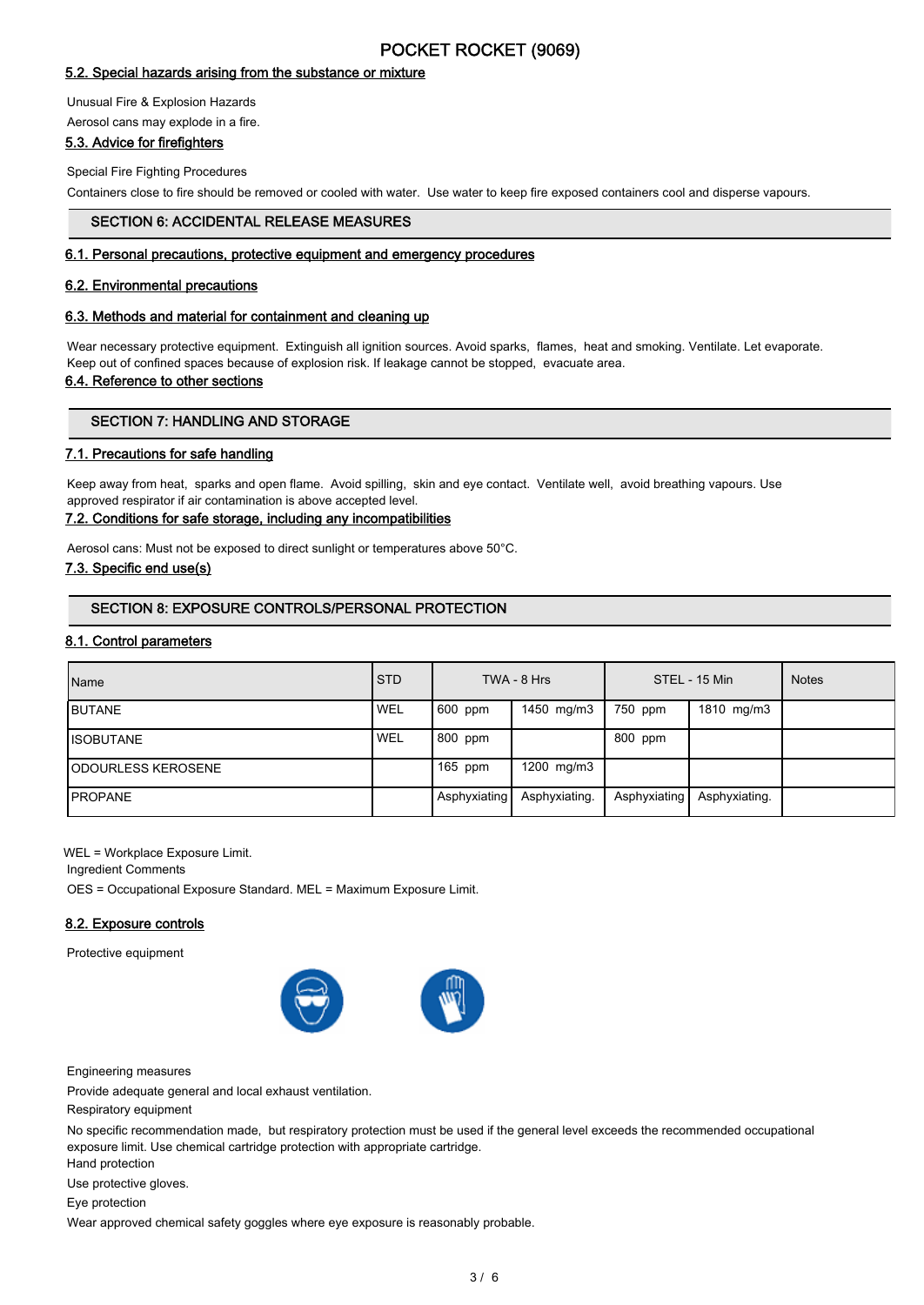Other Protection

Wear appropriate clothing to prevent any possibility of liquid contact and repeated or prolonged vapour contact.

Hygiene measures

DO NOT SMOKE IN WORK AREA! Wash hands at the end of each work shift and before eating, smoking and using the toilet. Promptly remove any clothing that becomes contaminated. When using do not eat, drink or smoke.

## SECTION 9: PHYSICAL AND CHEMICAL PROPERTIES

#### 9.1. Information on basic physical and chemical properties

| Appearance                    | Aerosol.        |
|-------------------------------|-----------------|
| Colour                        | Typical         |
| Odour                         | Characteristic. |
| Flammability Limit - Lower(%) | 0.8             |
| Flammability Limit - Upper(%) | 90              |
|                               |                 |

## 9.2. Other information

## SECTION 10: STABILITY AND REACTIVITY

#### 10.1. Reactivity

## 10.2. Chemical stability

Stable under normal temperature conditions.

10.3. Possibility of hazardous reactions

## 10.4. Conditions to avoid

Avoid heat, flames and other sources of ignition. Avoid contact with: Strong oxidising agents. Strong alkalis. Strong mineral acids. 10.5. Incompatible materials

## 10.6. Hazardous decomposition products

Fire creates: Vapours/gases/fumes of: Carbon monoxide (CO). Carbon dioxide (CO2).

## SECTION 11: TOXICOLOGICAL INFORMATION

#### 11.1. Information on toxicological effects

Inhalation

May cause irritation to the respiratory system. Vapours may cause headache, fatigue, dizziness and nausea. Prolonged inhalation of high concentrations may damage respiratory system.

Ingestion

May cause discomfort if swallowed. May cause stomach pain or vomiting. Gastrointestinal symptoms, including upset stomach.

## Skin contact

Prolonged or repeated exposure may cause severe irritation. Acts as a defatting agent on skin. May cause cracking of skin, and eczema.

## Eye contact Irritating to eyes. May cause chemical eye burns. Route of entry

Inhalation. Skin and/or eye contact.

## SECTION 12: ECOLOGICAL INFORMATION

#### **Ecotoxicity**

Dangerous for the environment if discharged into watercourses.

## 12.1. Toxicity

## 12.2. Persistence and degradability

## 12.3. Bioaccumulative potential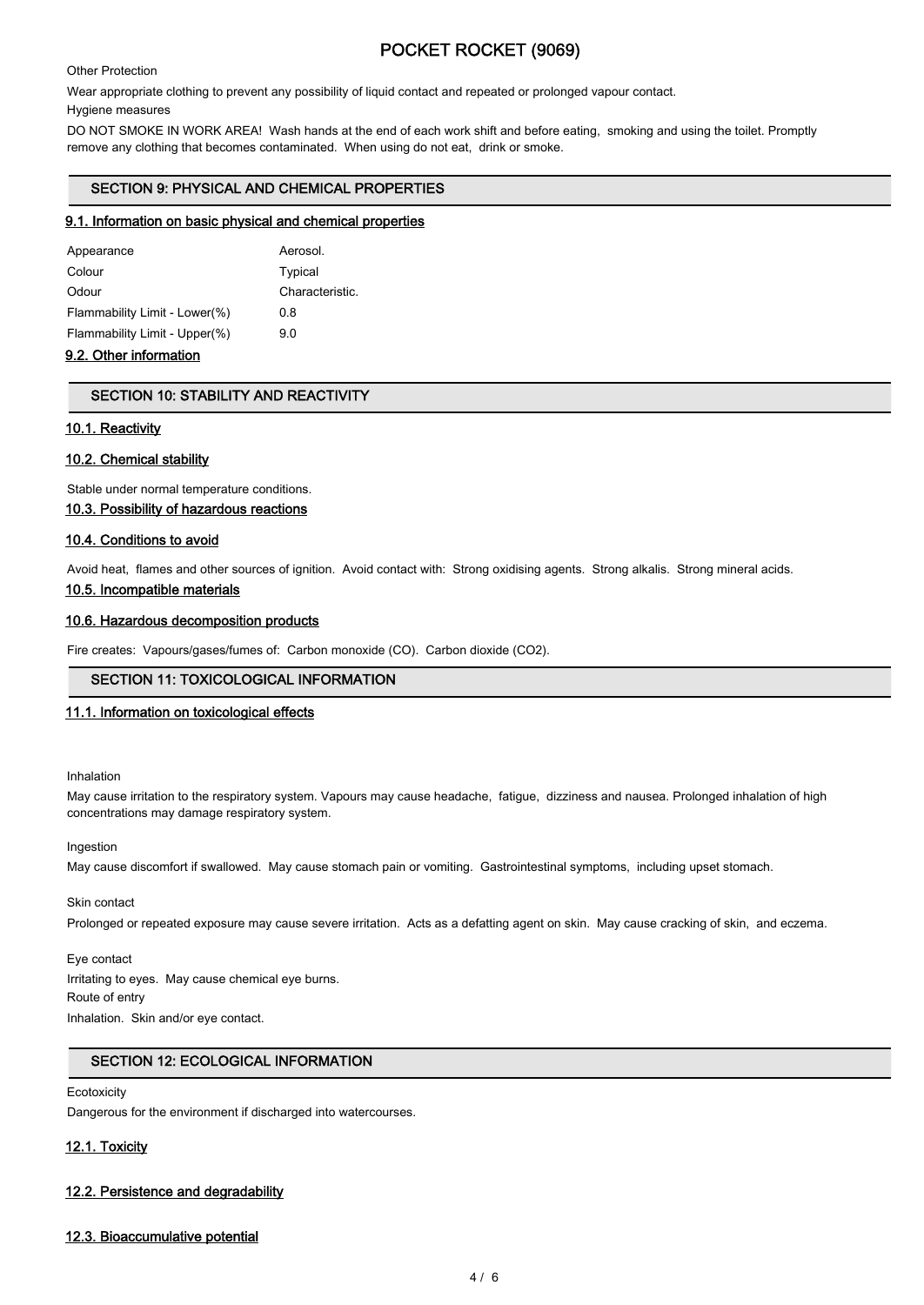## 12.4. Mobility in soil

## 12.5. Results of PBT and vPvB assessment

## 12.6. Other adverse effects

#### SECTION 13: DISPOSAL CONSIDERATIONS

#### 13.1. Waste treatment methods

Empty containers must not be burned because of explosion hazard. Dispose of waste and residues in accordance with local authority requirements.

|  | SECTION 14: TRANSPORT INFORMATION |  |
|--|-----------------------------------|--|
|--|-----------------------------------|--|

## 14.1. UN number

| UN No. (ADR/RID/ADN) | 1950 |
|----------------------|------|
| UN No. (IMDG)        | 1950 |
| UN No. (ICAO)        | 1950 |

## 14.2. UN proper shipping name

| Proper Shipping Name                    | <b>AEROSOLS</b> |
|-----------------------------------------|-----------------|
| <u>14.3. Transport hazard class(es)</u> |                 |
| ADR/RID/ADN Class                       | 2               |
| <b>ADR/RID/ADN Class</b>                | Class 2: Gases  |
| ADR Label No                            | 21              |
| <b>IMDG Class</b>                       | 21              |
| ICAO Class/Division                     | 21              |
| <b>Transport Labels</b>                 |                 |



## 14.4. Packing group

| ADR/RID/ADN Packing group | Not Applicable |
|---------------------------|----------------|
| <b>IMDG Packing group</b> | Not Applicable |
| ICAO Packing group        | Not Applicable |

# 14.5. Environmental hazards

Environmentally Hazardous Substance/Marine Pollutant No.

#### 14.6. Special precautions for user

EMS F-D, S-U

## 14.7. Transport in bulk according to Annex II of MARPOL73/78 and the IBC Code

## SECTION 15: REGULATORY INFORMATION

## 15.1. Safety, health and environmental regulations/legislation specific for the substance or mixture